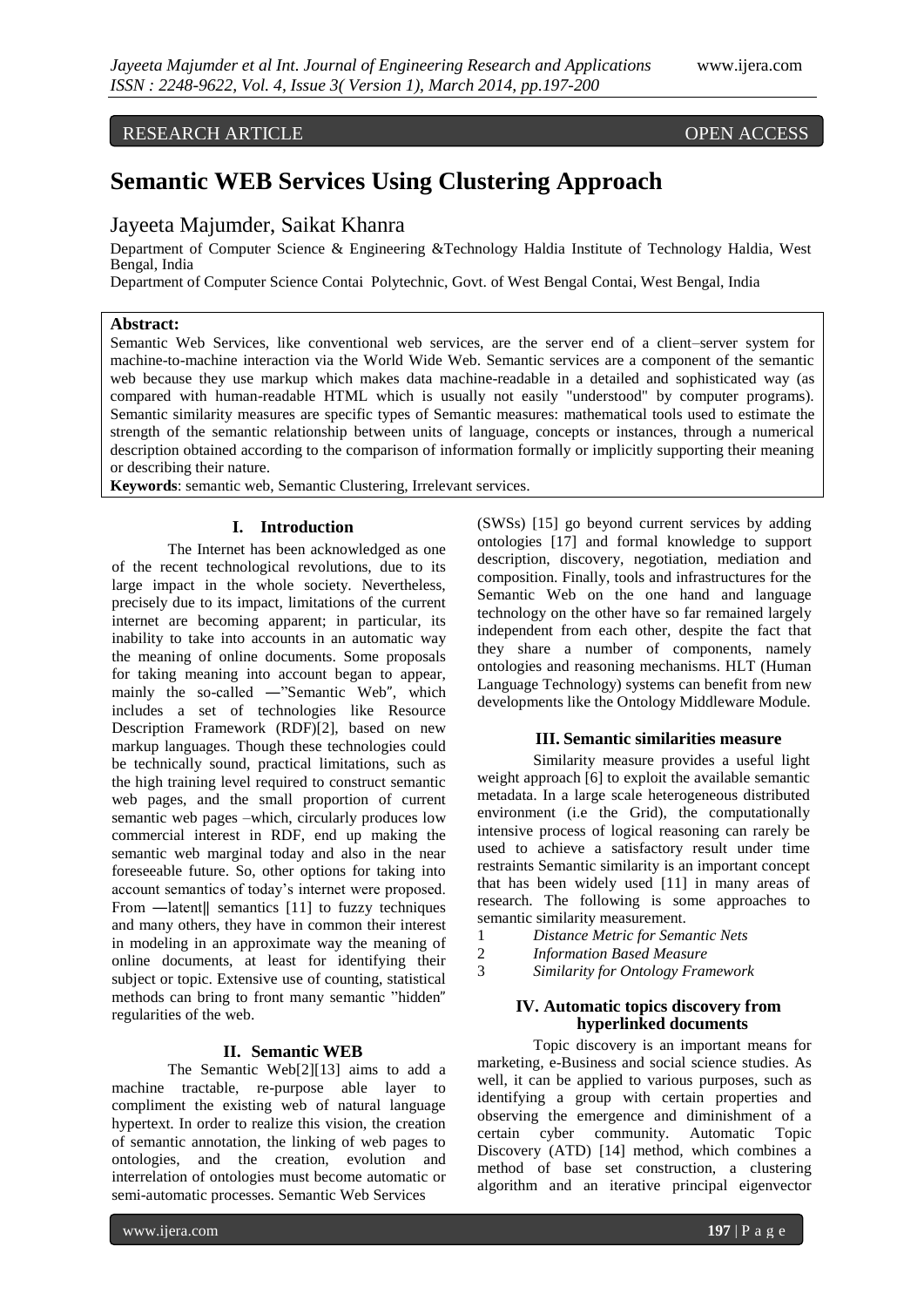computation method to discover the topics relevant to a given query without using manual examination. Given a query, ATD returns with topics associated with the query and top representative pages for each topic. An automatic topic discovery algorithm for a user given query, called ATD algorithm. ATD algorithm is composed of a method of base set construction, a clustering algorithm and a principal eigenvector computation algorithm. The aim of the ATD algorithm is to identify and isolate each strongly inter-connected cluster as topic in the web vicinity graph, and then select top-ranked web pages within each cluster to be its representing concept. The task of automatic topic discovery is composed of five fundamental parts:

• INPUT: a broad-topic query.

• A method to build a web vicinity graph for the query using either a focused crawler or a search engine to provide web pages related to the input query that then employs hyperlink expansion to create a web vicinity graph.

• A clustering algorithm to partition the web graph into separate clusters.

• A ranking algorithm to rank web pages within each cluster.

• OUTPUT: Each cluster is regarded as a topic and top-ranked web pages within the cluster are presented to the user as the representation of the topic.

#### **4.1. Approximate use of hyperlinks:**

Many files on a typical computer can be loosely divided into [documents](http://en.wikipedia.org/wiki/Document) and [data.](http://en.wikipedia.org/wiki/Data) Documents like mail messages, reports, and brochures are read by humans. Data, like calendars, address books, play lists, and spreadsheets are presented using an application program which lets them be viewed, searched and combined in many ways.

Currently, the World Wide Web is based mainly on documents written in Hypertext Markup Language ( [HTML](http://en.wikipedia.org/wiki/HTML)), a markup convention that is used for coding a body of text interspersed with multimedia objects such as images and interactive forms. Metadata tags [7].

# **V. Semantic Clustering**

Efficiently finding Web services [11] on the Web is a challenging issue in service-oriented computing. Currently, UDDI is a standard for publishing and discovery of Web services, and UDDI registries also provide keyword searches for Web services. However, the search functionality is very simple and fails to account for relationships between Web services. Firstly, users are overwhelmed by the huge number of irrelevant returned services. Secondly, the intentions of users and the semantics in Web services are ignored. Inspired by the success of partitioning approach used in the database design.

Clustering semantic approach (CSA) [16] is dependent on combination of the keyword technique and the semantics extracted from the services'

descriptions. The objectives of CSA are to diminish the cost of computing a large dataset and to match services at the semantic concept level. The CSA approach is based on the assumption that the efficiency of finding services can be improved if irrelevant data can be eliminated before the extracting semantics algorithm is implemented.

In this section we propose our clustering probabilistic semantic approach (CPLSA) [10] for efficiently finding Web services. the samples returned may include irreverent services with respect to a query, so we first filter out those Web services whose contents are not compatible to a user's query to form a working dataset. Then we apply PLSA [10] to the working dataset for further clustering the dataset into a finite number of semantically related groups.



Figure 1 illustrates the outline of the proposed clustering semantic probabilistic approach (PLSA).

#### **VI. Eliminating Irrelevant Services from Service Collection**

We first retrieve a set of samples of Web services from a source Web services. Given a query q, a source of services would return a set of services based on some kind of similarity. To calculate the similarity, we use the Vector Space Model (VSM)[18] to represent Web services as points in syntactic space. Based on VSM, we can measure the similarity between a query q and a service s in the samples by computing the cosine of the angle between query vector q and service vector s as:

$$
Sim\left(q\ s\right) {=} \left|q^\ast s\right| / \left\|q\right\|^2 \!\! \ast \! \left\|s\right\|^2
$$

Using the above similarity computation, we can acquire an initial set of samples of services through selecting a predefined threshold. Considering the possibility that the initial set of services may contain the services whose contents are not compatible with a user's query, we eliminate them accordingly from the sample set to improve the efficiency of service discovery, and also to reduce the cost of computation. Intuitively, these irrelevant data may have some negative impact on efficiently finding Web services; for one thing, the data may diminish the accuracy of the learning algorithms; for the other, they would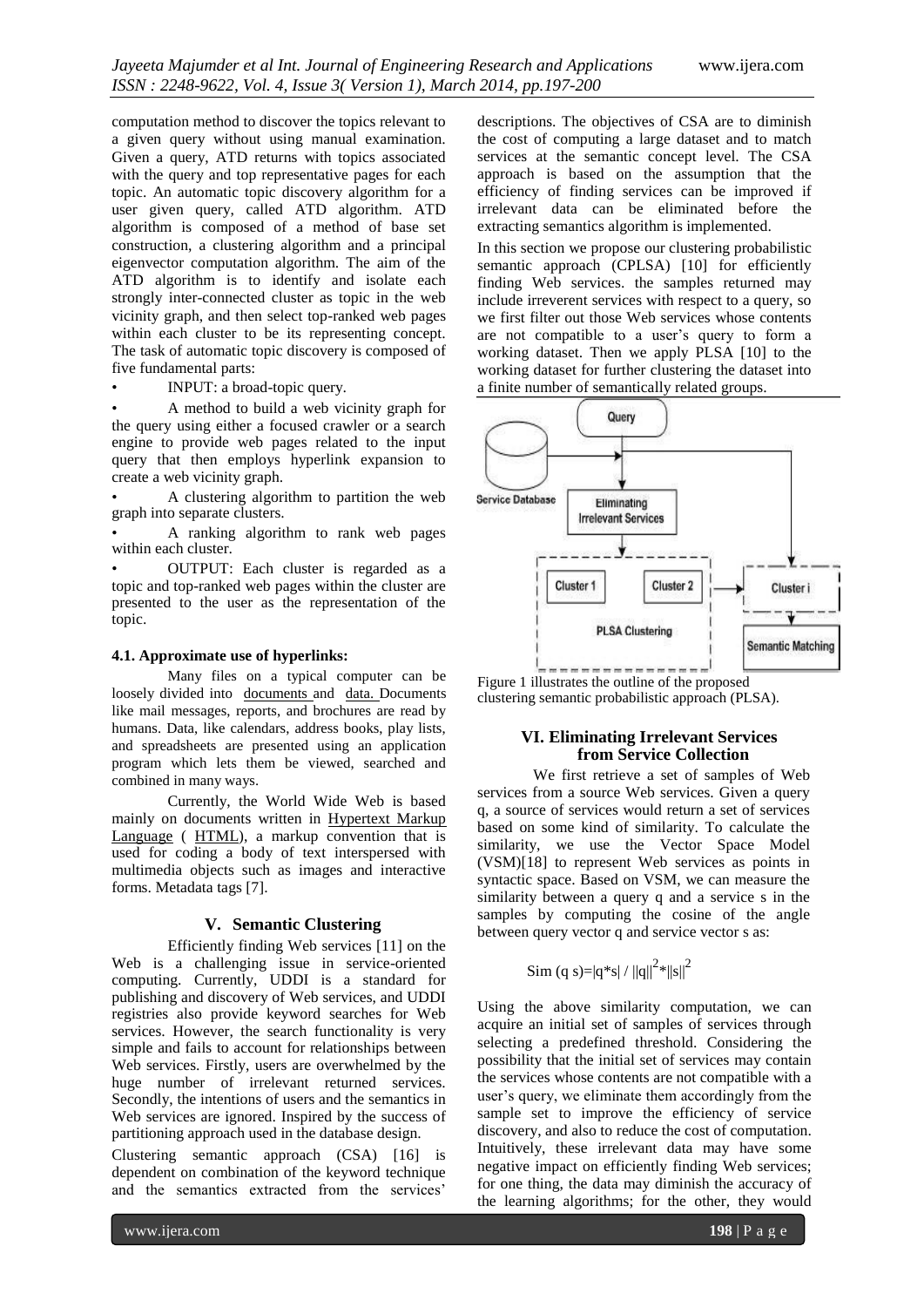increase the computational load. Therefore, as the first step towards efficiently locating Web services, these irrelevant services should be eliminated before the clustering semantic algorithm is implemented. Several ways can be used to remove unrelated data from a dataset. One of the possible solutions is based on the feature selection, as indicated in [14]. This approach first sets a numerical threshold, and then computes the number of times a data object appears in a collection. If the number of times an object appearing in a collection is less than the predetermined threshold, the object is regarded as unrelated data and should be removed.

#### **VII. Semantic algorithms scalability**

RDF Growth, an algorithm that addresses a specific yet important scenario: large scale, end user targeted, metadata exchange P2P applications. In this scenario, peers perform browsing and querying of semantic web statements on a local database without directly generating network traffic or remote query execution. The database grows by learning from other peers in the P2P group using only a minimal amount of direct queries that are guaranteed to be executable with a low, predictable computational cost.

The principal component of the algorithm is the ―synchronize‖ procedure. Taking a URI as a parameter, the peer calls LOOKUP to receive a set of remote EPs. It removes the ones with the same signature as that calculated about the URI on the local DB and will call a heuristic *Hrdfn* which will suggest, using the signatures provided, the best remote EP to get information from. If a valid reply is received when requesting the RDFN from a remote EP, the peer will import the data into the local database. To keep the local EP and our ―public state‖ updated, the signature is then recalculated and the EP republished. Before republishing the EP, the peer checks if it is in possessions of information not otherwise known in the group, that is, if the newly calculated signature is not among those of the received EPs. This is usually the case when the peer synchronizes a URI about which new information was inserted locally. If this is the case, it will attempt to "broadcast" or, if not available, issue a "newsflash" procedure before reinserting. If, at the earlier stage, the GETRDFN had failed, the peer would have removed the corresponding EP from the set and proceeded in the loop. As a result of this procedure, at the end of the transient period, the local RDFN about a URI will converge to the one of the other peers that also chose to publish and synchronize.

#### **VIII. Semantics-leveraged search**

Historically, information retrieval (IR) [17] has followed two principally different paths that we call syntactic IR and semantic IR. In syntactic IR, terms are represented as arbitrary sequences of characters and IR is performed through the computation of string similarity. In semantic IR,

instead, terms are represented as concepts and IR is performed through the computation of semantic relatedness between concepts. Semantic IR, in general, demonstrates lower recall and higher precision than syntactic IR. However, so far the latter has definitely been the winner in practical applications.

# **IX. Applications of approximate semantics**

The idea of a *semantic web*, able to describe, and associate meaning with data, necessarily involves more than simple XHTML mark-up code [11]. It is based on an assumption that, in order for it to be possible to endow machines with an ability to accurately interpret web homed content, far more than the mere ordered relationships involving letters and words is necessary as underlying infrastructure, (attendant to semantic issues). Otherwise, most of the supportive functionality would have been available in Web 2.0 (and before), and it would have been possible to derive a semantically capable Web with minor, incremental additions.

Additions to the infrastructure to support semantic functionality include latent dynamic network models that can, under certain conditions, be 'trained' to appropriately 'learn' meaning based on order data, in the process 'learning' relationships with order (a kind of rudimentary working grammar)

# **X. Conclusion**

Semantic Web Technology Today gives --- World Wide Web incremental advance

- Evolvable approach to information
- Leverages open software building blocks
- Builds on diversity
	- creating new knowledge
	- enabling new applications
- Low-risk adoption strategy

#### **References**

- [1] W. Abramowicz, K. Haniewicz, M. Kaczmarek and D. Zyskowski. Architecture for Web services filtering and clustering. In Internet and Web Applications and Services, (ICIW '07), 2007.
- [2] C. Atkinson, P. Bostan, O. Hummel and D. Stoll. A Practical Approach to Web service Discovery and Retrieval. In 2007 IEEE International Conference on Web services (ICWS 2007),2007
- [3] M. W. Berry, S. A. Pulatova and G. W. Stewart. Computing Sparse Reduced-Rank Approximations to Sparse Matrices. In ACM Transactions on Mathematical Software, Vol. 31, No. 2, Pages 252–269, 2005.
- [4] J. Baliński and C. Daniłowicz. Re-ranking Method based on Inter-document Distances. In Journal of the Information Processing and Management.. V. 41, Issue 4, 2005.